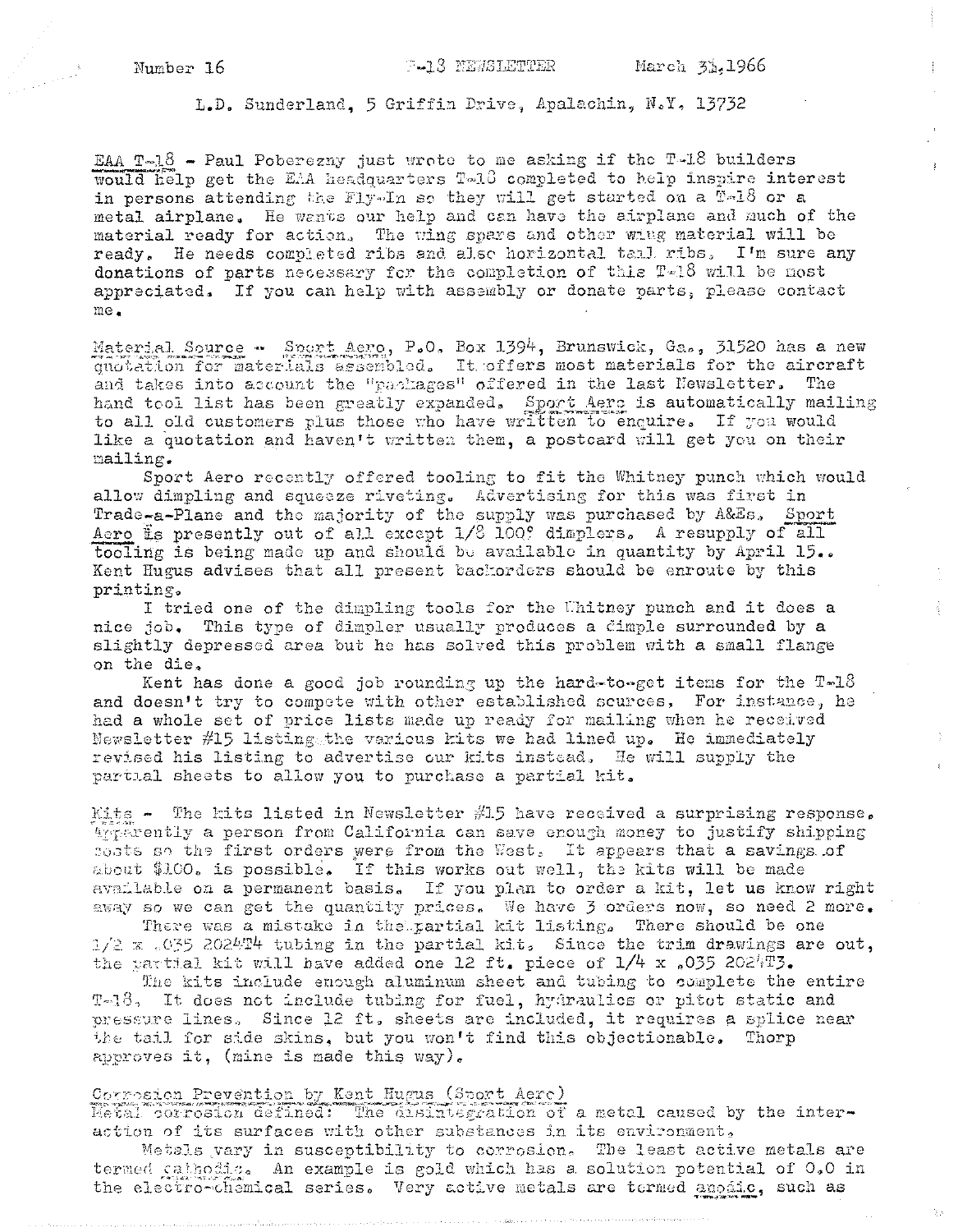magnesium which leads the solution potential parado takes -1.66 volts. (2024 aluminum and steel stand  $\sim_{\circ} 68$  and  $\sim_{\circ} 67$  respectively),

 $\sim \dot{\phi}_{\rm c,hot}$ 

Why solution potential ratings? Because corresion is generally believed to be an electro-chemical activity. When metals are immersed in an electrolyte such as dirty water, the difference in potential trestes an slectron flow from anodic to cathodic material. The metal particles on the anodic metal are transformed into ions which combine with nea-metalliz ions in the electrolyte and form corrosion products. These products are usually brittle, scaly and weak.

A corrosion spot on a single metal may result from a casual electrolyte. The drop of electrolyte may vary in strength throughout its mass, creating a differential in potential from one area to another. Likewise the metal itself may vary in its composition with more alloying elements in one area than another and you again have a potential differential.

What can be done about it?

1. Keep it clean. Dust is condensation nuclei for moisture and moisture is an electrolyte. Keep your metals covered, A plastic drop cloth is fine provided it is propped up to allow some air circulation. Finger prints may las forever if allowed to "set up". Work should be wiped with solvent after handling to remove prints. I use alcohol. Steel wool and crosus cloth both leave corrosive residue so don't use them on aluminum. Substitute good quality wet or dry  $\#400$  paper and aluminum wool. Mild corrosion may be removed with any of the good aluminum polishes available or with non-chlorinated "Bon-Ami".

2. Follow the drawings. The use of zinc-chromate for faying (contacting) surfaces and closed assemblies such as rod ends serves as an insulation. It also supplies a constant supply of chromate ions, the "good guys" in the corrosion battle. The anodizing called out for certain parts provides an oxide film which inhibits corrosion.

3. Protect your worksanship - Protective finish for aluminum should comprise the following, in order from inner to outer layer: a, Chemical film such as Alodine. b. Wash primer, c. Zinc-chromate. d., Lacquer or enamel. If you are located in a corrosive atmosphere, it may be well to invest in an Alodine 1200 kit for treatment of heavier, bare parts. This is a two part treatment which uses an acid cleaner followed with a protective film. To use the kit a plastic bucket, nylon bristle brush, rubber gloves and plenty of water are required,

This is a brief treatment of a very wide field, An excellent manual is available on the subject. Ask for Issue 49 from Lockheed Sarvice Digest, Burbank, California 91503.

Trum System - You have no doubt recently received the drawings for the trim egstem. My first impression was that it was quite complex, but now that I have nompleted mine, I can't say that it was too bad. John says he went through a long process reducing it to an absolute minimum. Of course, it isn't as simple as a spring hooked to the stick like the first few ships, but it is much more satisfactory. Not only will it be better functionally, but will also be safer. As one of the EAA publications recently stated, the longitudinal thim system should provide a back-up in case of a failure in the control linkage.

I ran into several problems in making the trim system which might be of interest. It is absolutely necessary that there be no appreciable slop in the linkage from the screw jack to the surface, First, I had trouble cutting good tight-fitting threads and then the jack screw bearing had a large amount of end play.

The tapped threads were no problem but. I had a few rejects on the jack The screw can be made from an ordinary machine polt, but don't try SCPOW. to use any of the original threads because there will be a necked down section between the new and old threads making a sloppy fit. The original bolt should have an unthreaded portion longer than the finished threaded portion. To  $\mathbb{R}^{N}$  is a probability  $\mathcal{A}(\mathbf{w})$ 医心包的 医心包 计整理 计集中的  $\mathbb{R}^{\mathbb{Z}}$ ्र के ब

 $\rightarrow$  12  $\hat{G}$ 

بمستفاة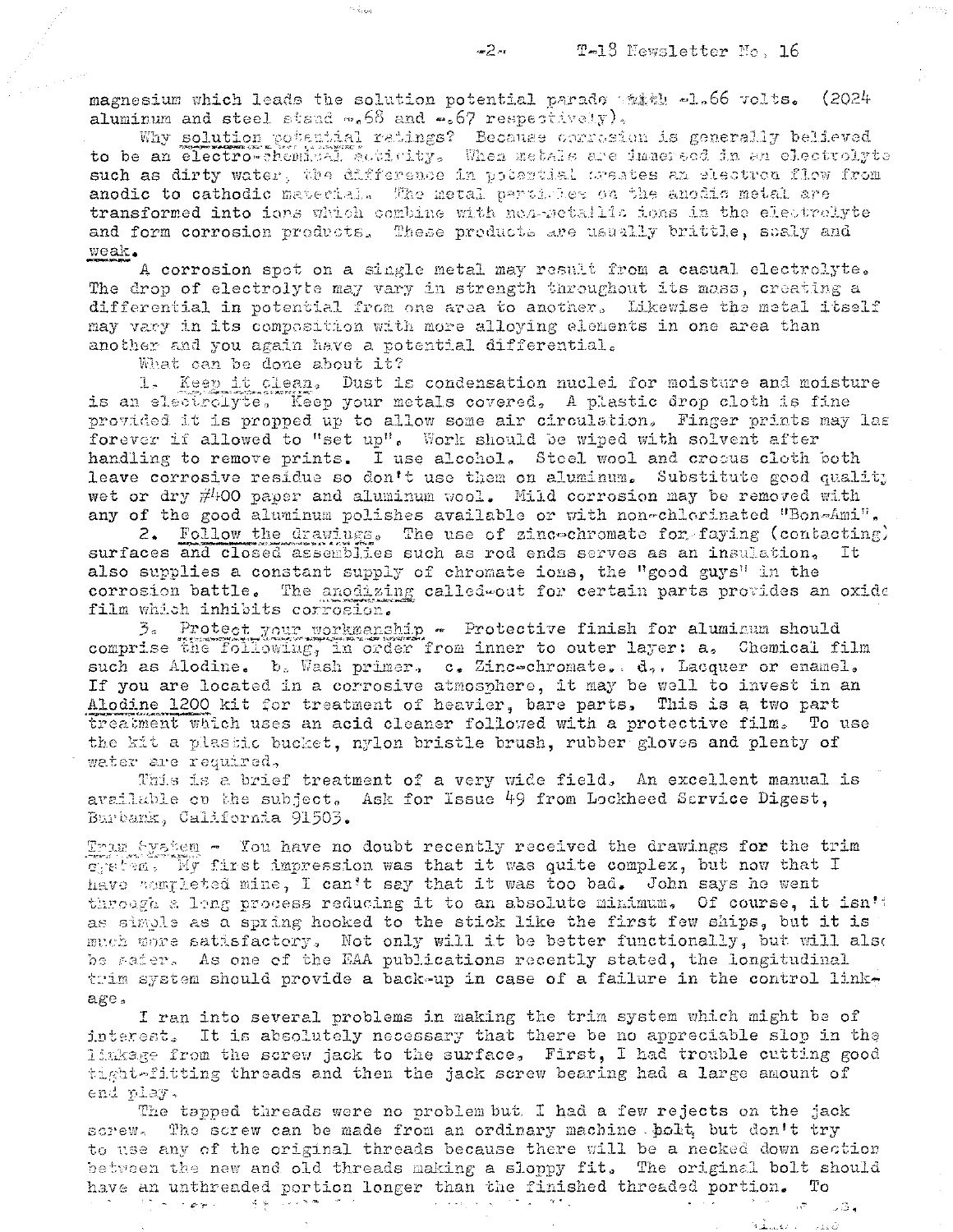make the screw fit well I had to open up the die and make successive passes, each time tightening it a small amount. The die holder wouldn't allow the  $\overline{d}$  die to be opened far enough, so I had to hold the die in a lathe chuck. Then die to be opened far enough, so I had to hold the die in a lathe chuck. the threads were cleaned up and polished. The screw was then plated.

The bearing problem has been solved by John Thorp as described in the following letter:

"Yes, we ran into the bearing end play problem on Dick Hanson's T-18. I haven't yet found a more suitable bearing, so made the following fix:

1. Ground a .25 radius on a small portion of the head of the  $\#704$  jack screw.

2. Made a plug  $3/4$ " dia, and approx. 06" thick which is inserted between the head of 704 and the A-582 doubler.

The thickness of the bare 2024T-3 plug should be sufficient to take out all but a couple thousandths slop.

The  $1/4$  x .035 2024T3 bent to route shaft was used and works good. The  $#701$  system works good with the plug. The plug should be lubricated with lubriplate before assembly. The flex shafts have been found in machine tool surplus. When it all settles down, I will put out some revised drawings.

At long last I have an acceptable way of hooking up the flap control system. It shouldn't take too long now to finish the drawings.

There doesn't seem to be any new  $T=18$ 's close to flight. In about a year there should be a half dozen or so. It is a big job to build an airplane. I will have a tough time to get the new Skooter ready for Rockford."

Floor Boards  $\sim$  In Newsletter  $\#9$  we stated that the clearance slots for the exhaust stacks should be welded in place to seal up the cracks. John says that they need not be welded in place but the ducts themselves should have any cut-outs in the flanges welded up. I made mine from stainless instead of 6061 aluminum. I silver-soldered the cut-outs in the flange since this is much easier than welding stainless. John says that the slots aren't absolutely necessary, but they bring the exhaust stacks out at a much more efficient angle and every little bit helps when it comes to reducing drag. Never bring the stacks out at  $90^\circ$  to the slipstream.

 $3IP$  Codes  $\sim$  The post office people give me dirty looks when the Newsletters Ton't have ZIP codes, so if your ZIP is missing from the front of this issue, please send it to me. But please fellows, try to keep it simple since I don't have time to answer 400 letters. If you have any helpful hints, by all means send them to me, but if you have questions, try to make them general enough to be answered in the Newsletter.

 $3$ erial Numbers  $-$  I try to file all correspondence by your plans serial number. Then you fail to refer to your number, it takes me an awful lot of time Looking it up. Also include return addresses on letters - not just on **::nvelopes <sup>o</sup>**

building Instructions - Reprints of the Sport Aviation Building Instructions the stailable from me for \$2. I just discovered that the printer omitted hage nine from some sets, so if you are missing a page, let me know. Whoever  $15k$ -9d about this, please re-order, if you haven't received yours.

 $\log n$  Tonzer  $\rightarrow$  Last month I visited some of the builders in the Los Angeles  $|100\rangle$  2114 picked up some interesting tid bits. John Tonzer, has about everyhing completed but the wings. He is a VW mechanic, having learned his trade n his native Austria, and has included some VW features in his  $T-18$ . He \_'.c,,\_ov8red that a Carmen Ghia fuel gauge works perfectly. (It is mechanical ::5 **:cegy.iras no electric power.,) The only modification needed is the length-**  $\min_{E}$  of the float arm rods. They are simply replaced with longer ones made ·1:'e'm vrcIding rod. A flexible shaft leads from the float assembly to the panel

 $-2$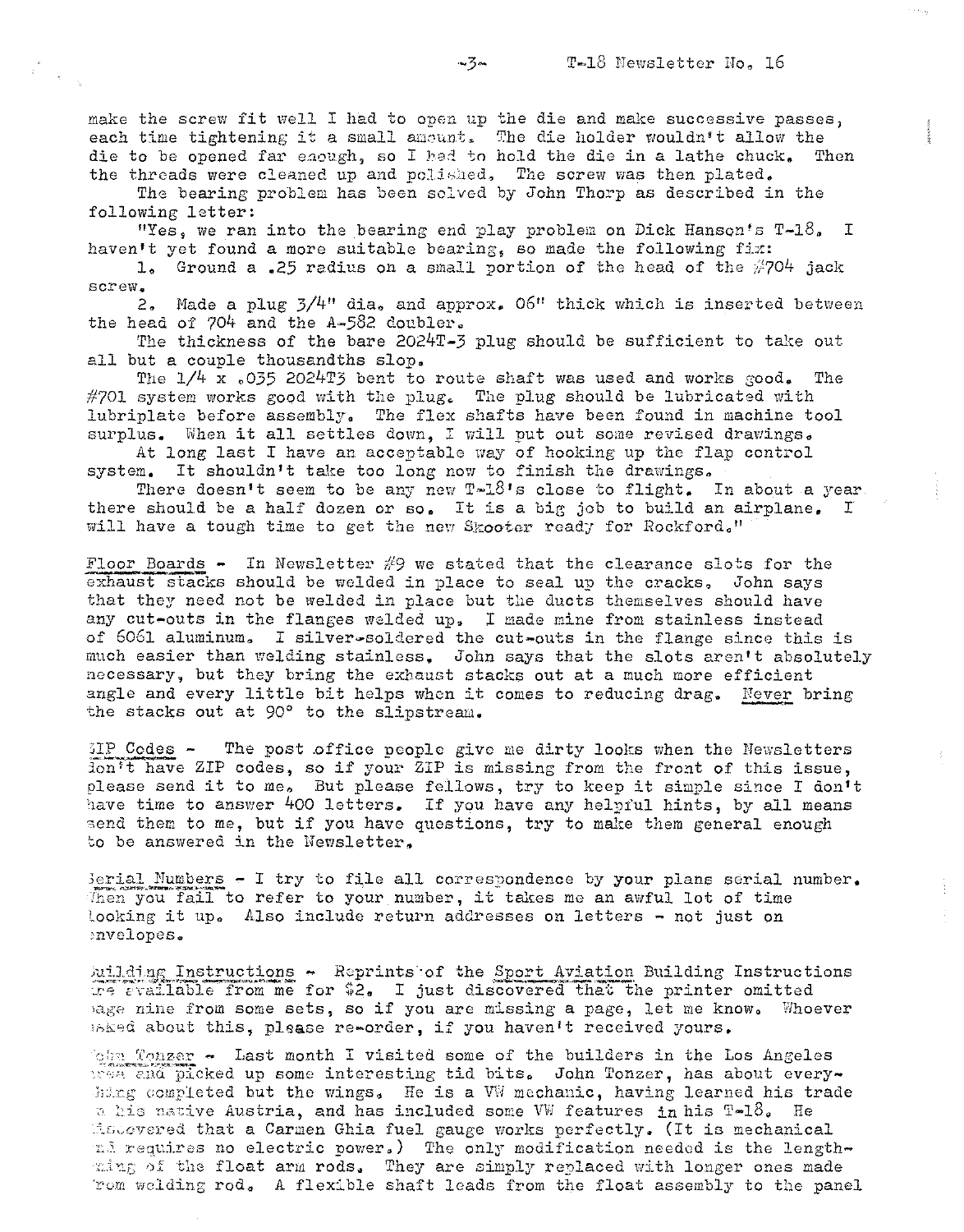indicator. I'm using one and I think it is great, Thorp also is using one. I found out how John arranged the spinner deal. He overhauled a WW for

a guy who runs a metal spinning shop and got the low quote as a favor in return. But finally the gay had to ratee the price to \$45, because he was losing money. Someone else got a gacts on symmers and the price was \$100. After I tried spinning the trim wheth I think it might be worth it!

John Tonzer has found a way to rake very light fiberglas tips. He uses a very thin layer of fibergias and then fills them with polystyrene which is foamed into place with the thps in the mold. They look wighty strong and light Thorp notes that this process should to done carefully since the foam has a lot of power if confaned tightly while being foamed and might ruin a mold.

Fiberglas Parts - Lee Hankyn, who werks for Volpar doing twin Beech conversion took me out to see his fiberglas workshen, He does all of the fiberglas work in has garage. He just completed a new set of wing tip molds which are nice and smooth. He showed me his new perisce tiberglas cowling designed by Merle Soule. I now have one and it is a real beauty. I was anxious to see whether it would clear my aiternator and exhaust system and it does. Lee is supplying a cowling for the EAA museum 1-18 so you can see it at Rechford.

The prices on the new cowling are as follows: Nose piece  $*$  \$45., bottom  $*$ \$25., top and cheeks  $-$  \$45. The coviting has the proper size inlet and outlet openings for good cooling of the 125 hp engine. Total inlet area should be<br>54 in<sup>2</sup> and the outlet 10% more. Lee also supplies tail tips, wheel pants and just about any fiberglas part you went,

Assembling the spinner by Eob Kaergaard I have been asked to describe how I assembled the spinner parts that I bought from John Tenzer so here goes --First, I made a hole template by laying a piece of scrap  $_9$ 040" sheet aluminum under drawing  $\#640$  and pin $\approx$ punching the seven hole centers right from the drawing. These punch marks were carefully drilled with a #30 drill bit. The large hole in the center was cut using a fly cutter in a drill press daplicat. ing the hole already in the  $#639$  rear bulkhead, A word of caution about using the fly cutter -- keep your hands away from the piece you are cutting! Clamp the piece you are working on to the drill press table over a piece of wood. Otherwise, if the cutter should "grab" the work, this piece becomes a "finger slicer" of the first magnitude -~ I know!

Next, the hole template was clamped to the  $\#659$  bulkhead carefully aligning the two large holes. Then the six  $#30$  holes in the template were drilled into the buikhead. I didn't have the proper size drill so rather than buy one, I first enlarged the six #30 holes with a  $1/4$ <sup>n</sup> bit and then using a tapered pipe reamer in a carpenters brace, I carefully enlarged each hole stopping just short of the finished diameter, The holes were finished to size by using a fine tooth half round file and constantly checking for a nice snug fit on the driving lugs in the crankshaft flange. This may seem like a lot of unnecessary work, but to me this part of the job is the most important step of the entire thing for if the rear bulkhead runs "out," the entire spinner will hop as it rotates.

The cut-outs in the #641 shell were made using a template I made first of the prop shank profile. Probably no two props will be alike in this respect so each builder will have to satisfy himself as to the fit. I ended up with about  $1/16$ <sup>1</sup> between the prop and the shell. (It is important that the shell deesa't beach the prop on it will wear a dangerous grocve.) With the out-outs aals, I marked off the center hole location for the eight nut plates at the roar ond with shell. These eight holes were made with a #30 drill. Laying the near bulkhead with the flange down on my table saw, (you should use a flat surface), I placed the shell over it. Slipping my left hand thru one of the out not holes, and pressing down firmly, I drilled thru one of the #30 boles in the shell whale my Mrs. pressed down on the shell. The idea here was to align the rear edges of the bulkhead and shell as perfectly as possible.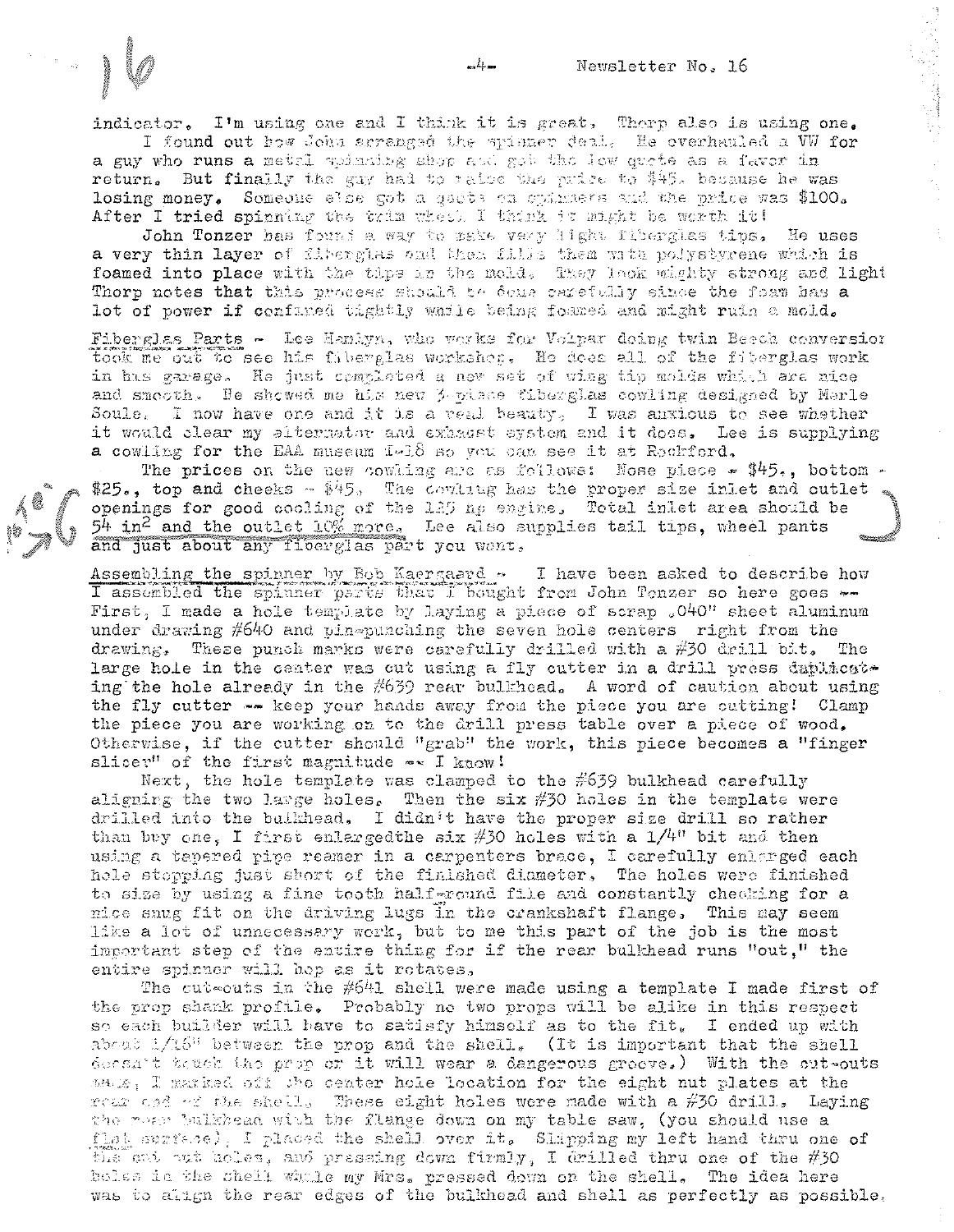With the first hole drilled and clecoed, we repeated this process  $180^\circ$  away and so on for the rest of the eight holes. At this point I though it would be a good idea to mark the parts so that they will always go together the same way, A little dab of finger nail polish on the inside of each part did the job nicely.

The #642 front bulkhead prop bolt holes were drilled using the same hole template as before on the rear bulkhead and then the holes were drilled to finished size. Both bulkheads and the prop were bolted to the engine and the shell was slipped over this assembly and cleooed to the rear bulkhead. I then marked off the location of the eight screw holes for the front bulkhead and drilled the holes using a #30 bit. It would be wise before drilling to be sure that the holes will be in the proper place in the front bulkhead flange. If the thickness of your prop hub is more or less than the  $3-1/2"$  shown on the spinner assembly drawing, this variation must be considered; otherwise, **the front bulkhoad will not fit the shell properly.** 

Now came disassembly and the 32 #30 holes were drilled to size using a  $#17$  bit. To drill the nut plate rivet holes, place a nut plate over a hole and on the outside of the bulkhead flange,and run a short screw into the plate from the inside. A short screw will not mark the elastic stop material and is quicker to install and remove, With the nut plate thus held securely in position, I used a  $\#40$  bit and drilled the two rivet holes using the plate as a hole pattern. Countersinking and riveting completed the installation of the sixteen nut plates.

The shell can be dimpled by using a 509 screw as the male die and making a female die from a piece of scrap aluminum plate stock that has been properly countersunk. It takes a little experimentj.ng to get the countersunk hole just right in order to get the proper dimple. I was in a big sweat to get my  $T-18$ in the air last year so I took the easy way out by just using the oval head AN 526 screws. Perhaps I'll "clean up" the assembly and go to the AN 509 flat head screws Thorp calls for at some later date. For looks I buffed the shell on a cloth wheel 'til it shone almost like chrome. This was the slowest and for me, the hardest part of the whole job, but it pays off every time someone remarks about that "beauty of a spinner"! Soooo-o-o, that's about it. Good luck, and I hope that this will help a little.

For Sale - Don Waters, 4200 Hatton Ct., Alexandria, Va., has a complete main gear, heat treated, built exactly to the plans for sale for \$200,

Tailwind Type Gear - Ron Zimmerman, 1915 McKinley St., NE, Minneapolis, Minn.  $55413$  designed tailwind type gear legs for his T-18 and got Thorp's approval before building the gear. He sent some photos but I can't reproduce them. Here is what he has to say about it  $-$ "The main gear has a short "A" frame in which Tailwind type springs plug in, It stands 3" higher than the "stock" gear and weighs 3 lbs less (including axles) than the "stock" gear (without axles), My guess is the spring action should be about halfway between the stock  $T-18$  and a Tailwind (due to the difference in angle of sweepback between the two planes).

The tail spring is a round tapered spring (like Cessna 180) that moves the tailwheel back  $7\cdot 3/8$ <sup>"</sup> from stock position. The tailspring attach points in the fuselage have been beefed up to take care of the leverage of the longer spring. The tailwheel and spring is the same weight as the "stock" spring and Scott TW assy. It should have less drag and a softer spring action.

The cost of material for both main and tail gear was  $$74.74$ . The total cost for main and tail gear less wheels and brakes (machinery, welding, heat treating, magnaflux, and material) was \$234.24. The main gear was designed to be 100% interchangeable with the "stock" gear. I am sorry to say that it looks like there won't be any flight or taxi tests of this gear until after '66 Rockford. (Ron is still making prop extensions.)